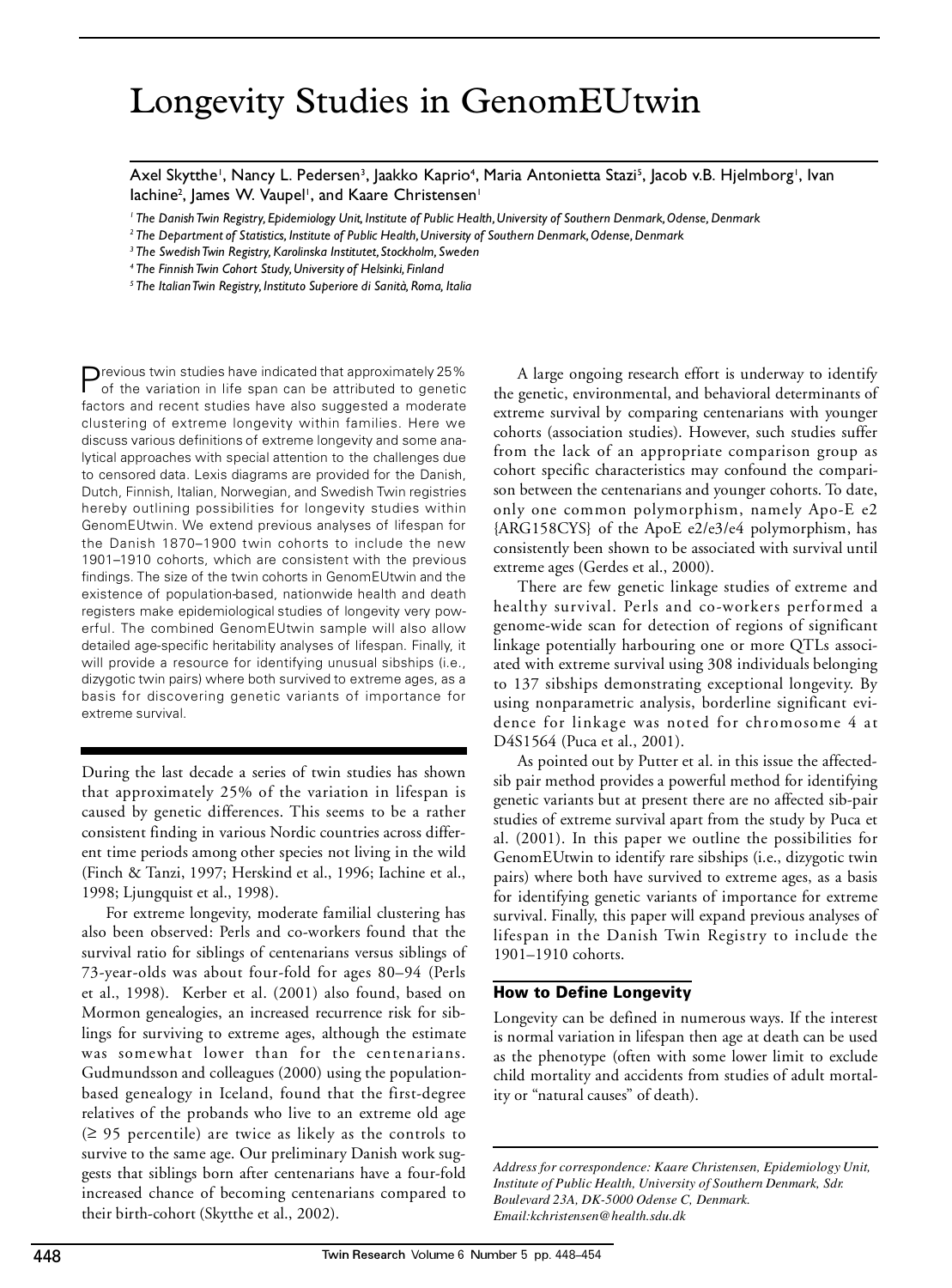Often the interest will, however, be in extreme longevity (EL). The most appropriate definition of EL depends heavily on the research question. Below the strengths and weaknesses of different definitions are highlighted.

- 1. Age: The most obvious and simple definition for EL is those individuals who have survived past some certain age. However, this simple definition does not take into account factors affecting survival such as gender, population shifts, and secular trends, for example. The "exceptionality" of being a centenarian depends heavily on sex and birth cohort. For example, while the proportion of males born in 1900 who became a centenarian is 0.26% in the US, the expected proportion of females born in 1920 who will become centenarians is 10 times bigger (2.65%). Another practical consideration is the availability of a sufficient number of potential subjects to produce adequately powered studies; for example, surely a 99-year-old individual exhibits EL despite the fact that she/he may not have reached the 100 year cutoff for a particular study.
- 2. Sex- and cohort-specific top x%: That is, the x% most long-lived individuals of one sex within a certain cohort (e.g., the top 1% of males born in the United States {US} in 1900) or sub-cohort (e.g., the top 1% of Afro-American males born in the US in 1900). Selecting the age cutoff this way eliminates the effect of secular trends. Based on the US cohort life tables, the probability of surviving to age 95 for men is similar to the survival probability to age 100 for women for all cohorts. These data also indicate that survival to age 90 for women may not be "all that exceptional" at least for cohorts born in 1910 and 1920. Further, the secular decline in mortality during the 20th century has influenced cohort survival. By choosing appropriate sex and cohort specific percentile cutoffs, one can produce a definition of EL that reflects the actuarial data and controls for some important confounding factors. The actual value of "x" used depends again on the research question.
- 3. Deviation in lifespan: Which can be seen as a generalization of number 2. In this approach not only sex and cohort information is included, but also information on environmental and behavioral factors. The phenotype of interest will then be the difference between the observed lifespan and the expected lifespan (based on sex, birth cohort, environmental and behavioral factors). However, 1,2 and 3 focus on time of death and do not explore the potentials of survival analyses approaches.

An analysis based on selection of extreme survivors followed by an application of an affected sib pair-method allows for the search for genes influencing survival until the extreme age. However, in this case it is not possible to point out whether the effects of the genes are present during the entire human life or whether they are specific to a particular age group. Therefore, it is of interest to consider age-specific hazard rates.

4. Age-specific hazard rates: The hazard rate approach focuses on age-specific genetic effects (NIA Aging and Genetic Working Group, 2000). The main idea is that the genes do not directly determine the human lifespan, but instead act by increasing or decreasing the age-specific force of mortality or hazard rate. In this case the variation of the risk of dying in a certain age group is the object of the study. In particular, models based on the concept of individual frailty have been used to analyse the genetic influence on age-specific susceptibility to death using Danish, Swedish and Finnish twin data (Iachine et al., 1998). These models were subsequently extended to allow for linkage analysis of survival data (Iachine et al., 1999; Li, 1999) and may be adapted to study age-dependent genetic effects.

Another advantage of this methodology is the ability to utilize additional mortality follow-up data after DNAsample collection. At advanced ages the number of non-survivors after a 1-year follow-up might be considerable. These additional censored lifespan observations may be included in the analysis to increase the power of a genetic study (Hsu et al., 2002; Li & Hsu, 2000).

# Twin Cohorts Available in GenomEUtwin for Longevity Studies

Whether a twin cohort is suitable for longevity studies depends on a number of factors. First of all, a considerable proportion of the cohort individuals must have reached an age which may be considered as well above the normal lifespan. This means that the youngest individuals to be included in a study should have reached a minimum age around the life expe ctancy of newborns. For most European countries this corresponds to about 75 years. Secondly, the ability to maintain an updated cohort with respect to vital status enhances the usefulness of the cohort.

A number of the twin cohorts represented in the GenomEUtwin project fulfil these criteria and are suitable for several types of longevity studies. The Nordic twin registries are extremely useful due to the ease of follow-up of the cohort members by linking to the national population registers.

The structure of the different twin cohorts can be illustrated by Lexis diagrams. In a Lexis diagram the relation between age, time and cohort is visualized by having the Y axis representing age, the X-axis, calendar time, and the diagonal in the up-and-right direction, the life course of the individuals. By drawing a horizontal line at a given age one can easily identify cohorts, which have members above this line.

In Figure 1 Lexis diagrams for twin cohorts from six participating countries in the GenomEUtwin project — Denmark, Finland, Italy, the Netherlands, Norway, and Sweden — are shown. It follows from the above that at present only the Nordic countries include birth cohorts old enough for studies of longevity, although the ongoing establishment of the Italian twin cohorts will add a considerable number of elderly twins and thereby enlarge the basis for longevity studies in the future (Stazi et al., 2002).

In Table 1 a list of available twin cohorts for longevity studies is given. The twin cohorts from Norway and the Netherlands are too young to be suitable for longevity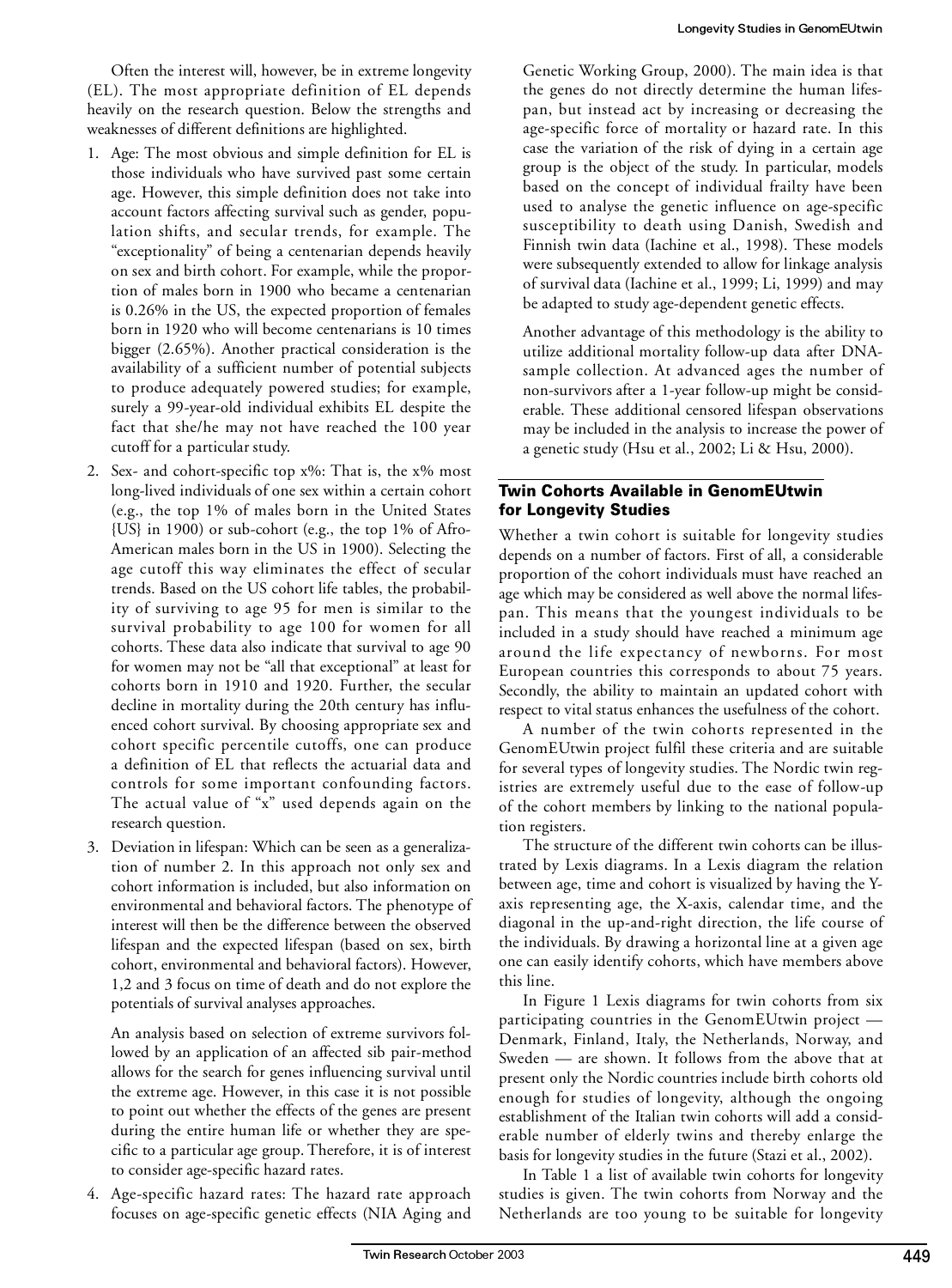

#### Figure 1a

Lexis diagrams for twin cohorts from six participating countries. The diagonal lines enclose cohorts included in the GenomEUtwin project. Shaded areas indicate when surveys have been conducted. Dotted lines delimit left-truncated cohorts (see text).



#### Figure 1b

Lexis diagrams for twin cohorts from six participating countries. The diagonal lines enclose cohorts included in the GenomEUtwin project. Shaded areas indicate surveys with sampling of biological material. Dotted lines delimit left-truncated cohorts (see text).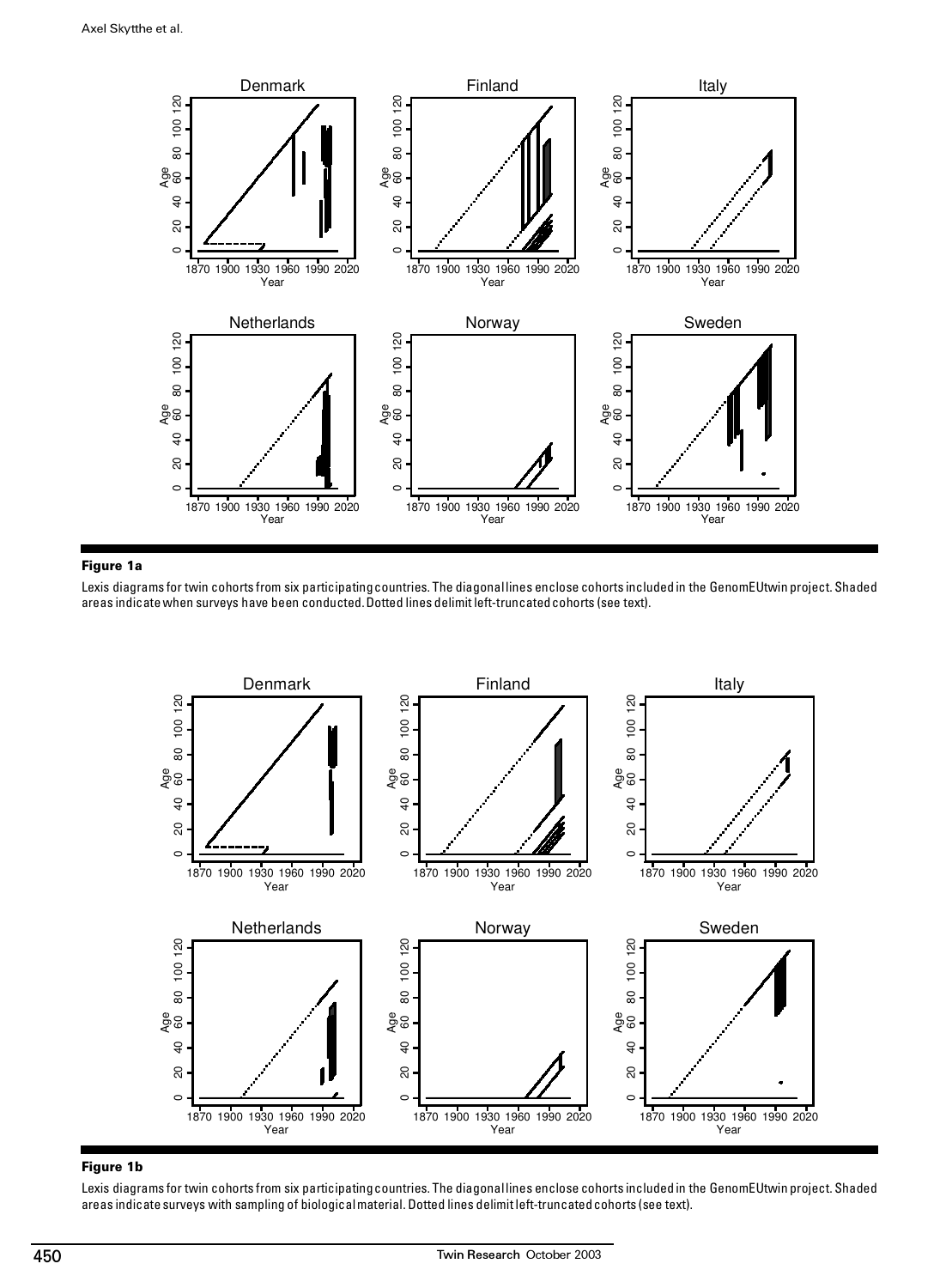| D |  |
|---|--|
|   |  |
|   |  |
|   |  |

|        | win Cohorts Available for Longevity Studies |  |
|--------|---------------------------------------------|--|
|        |                                             |  |
| ≌<br>a |                                             |  |

|         | Twin Cohorts Available for Longevity Studies |                                                                                                                                                                                                        |                                                       |                                                                             |                                                 |
|---------|----------------------------------------------|--------------------------------------------------------------------------------------------------------------------------------------------------------------------------------------------------------|-------------------------------------------------------|-----------------------------------------------------------------------------|-------------------------------------------------|
| Country | Birth cohorts                                | Ascertainment method and period                                                                                                                                                                        | with known zygosity<br>Approx.number<br>of twin pairs | number of twin individuals<br>available from approx.<br>Biological material | Notes                                           |
| Denmark | 1870-1930                                    | Search of all parish registers 1953-1965                                                                                                                                                               | 15300                                                 |                                                                             | Both co-twins alive at age 6, 1911-1930 SS only |
| Finland | 1885–1957                                    | Selected from Central Population Register 1975                                                                                                                                                         | 14000                                                 | 6000                                                                        | Both co-twins alive in 1975 SS only             |
| ta v    | $921 - 1940$                                 | Selected from regional population register 1995                                                                                                                                                        | ទី                                                    | ទេ                                                                          | Both co-twins alive in 1995                     |
| Sweden  | 1886-1925                                    | Search of all parish registers 1959-1961                                                                                                                                                               | 11000                                                 |                                                                             | Both co-twins alive in 1959 SS only             |
|         |                                              | Note: Only the oldest cohorts from each country are listed. Twin cohorts from Norway and the Netherlands are provided are included in provided included in the Same-sexed (OS) avia pairs are included |                                                       |                                                                             |                                                 |

Sweden 1886–1925 Search of all parish registers1959–1961 11000 11000 11000 1000 1000 1000 Both co-twins alive in 1959 SS only<br>Note: Only the oldest cohorts from each country are listed. Twin cohorts from Norway and the Net Note: Only the oldest cohorts from each country are listed. Twin cohorts from Norway and the Netherlands are bo young for longevity studies. Unless specified, both same-sexed (SS) and opposite-sexed (OS) twin pairs are inc Note: Only the oldest cohorts from each country are listed. Twin cohonots from Norway and the Nethands are too young for longevity studies. Unless specified, both same-sexed (SS) and opposite-sexed (OS) twin pairs are incl **Longevity Studies in GenomEUtwin**

studies, since the oldest Norwegian twin cohorts are born in 1967, and the Dutch Twin Registry has primarily focussed on younger twins and comprises less than 100 twins aged 70 years or more (Boomsma et al., 2002).

In Table 2 the numbers of intact twin pairs are given for different cut-off ages, illustrating the potential for identifying intact twin pairs reaching an exceptional age. Ninety years may not seem that exceptional, but having both co-twins surviving to that age only happens to about 1% of all twin pairs. Having both co-twins surviving to 95 years is certainly exceptional, and the numbers in Table 2 indicate the need of com bining twin cohorts from several countries in order to have sufficient power in studies using the affected sib-pair method (DZ pairs). The declining ratio of DZ:MZ intact pairs for increasing cutoff age is well in line with a higher correlation among MZ than DZ pairs for lifespan.

Co mbining cohorts from several countries can be advantageous in many respects, but also introduces analytical challenges. It may be necessary to take into account the left-truncation by date present in several cohorts (i.e., they only include pairs for which both members are alive after a particular date). This implies that both members have to survive to a certain age, the age at entry, in order to be included in the sample. The age at entry is determined by the date of birth and date of truncation. The analysis of the left-truncated samples involves bivariate survival analysis methods, which can handle delayed entry and right-censoring (Iachine et al., 1998). Both the Finnish and the Swedish cohorts exhibit left-truncation, and the analysis of each cohort as well as the combined sample requires advanced analytical methods. Application of these methods fall outside the scope of this paper, and only in the Danish cohort is the use of traditional methods for estimation of heritability of lifespan possible.

# Lifespan of Danish Twins B orn 18 7 0 –1910

Based on a follow-up until May 1, 1994 of Danish twins born 1870–1900, Herskind et al. (1996) found that the heritability of lifespan was 0.26 for males and 0.23 for females with no cohort effect. The analysis was based on same-sexed twin pairs in which both pairs survived to age 15 and in order to normalize the data, the correlation and heritability analyses used "lifespan squared". Some 0.6% of the 1870–1900 sample was still alive in 1994. We extended the follow-up of the 1870–1900 cohort up to January 8, 2003 and added the 1901–1910 cohort to the analyses. Table 3 gives the basic descriptives of the sample. From Table 4 it is seen that the 1901–1910 cohort had correlations similar to the previous cohorts. The correlations given here are the raw lifespan correlations and therefore not directly comparable to the "squared lifespan" correlation provided by Herskind et al. (1996).

We restricted these basic analyses to twins pairs where both survived age 15 and both died in Denmark, since the analysis of the complete sample of the Danish twin survival data is complicated by the right censoring problem about 7% of all twin pairs born 1870–1910 contain one or more twin individuals with censored lifespan (see Table 3). The primary reasons for censoring are that the individuals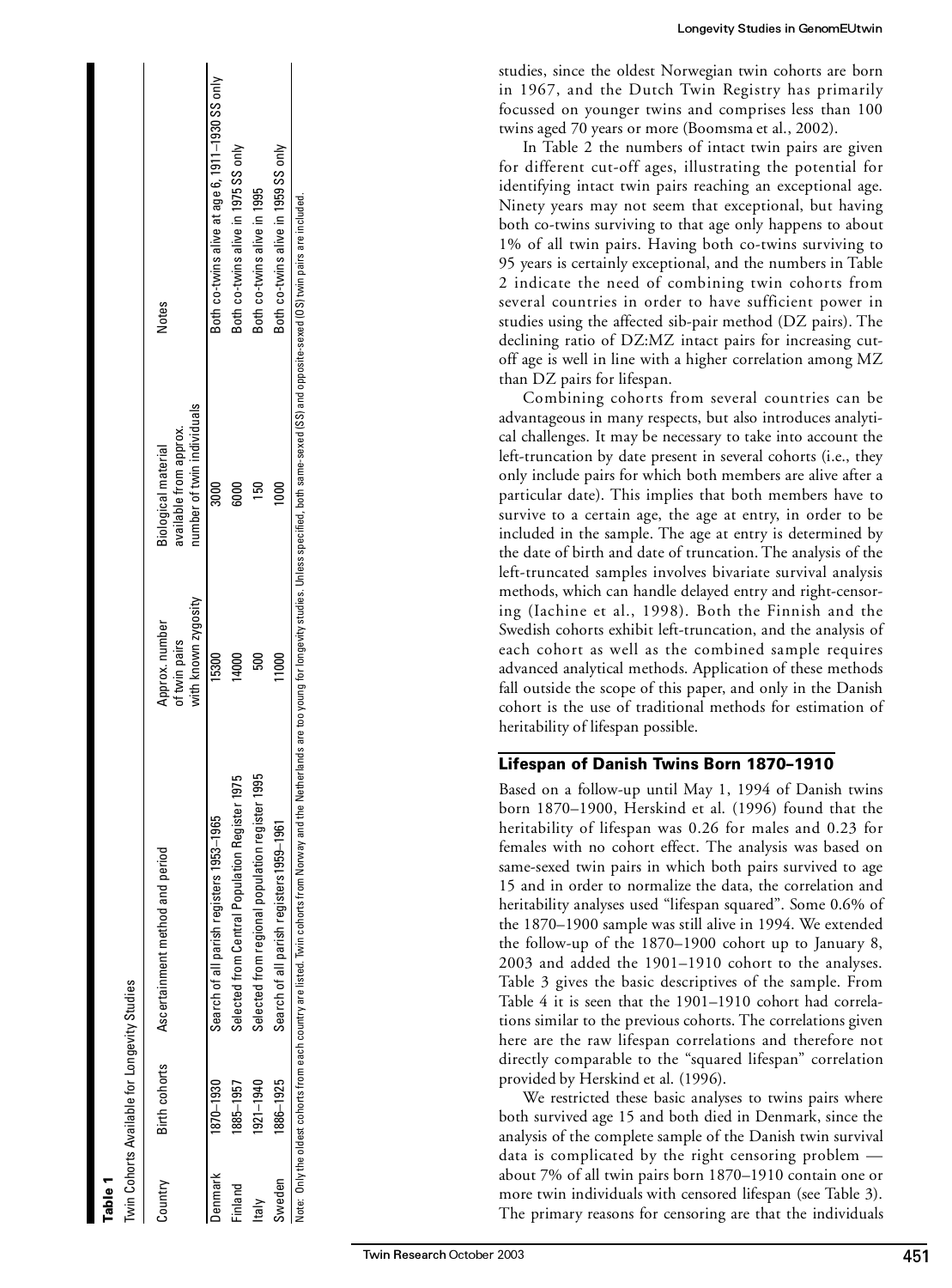# Table 2

Number of Twin Pairs Where Both Co-twins Are Alive at Age X

|    |           | <b>Denmark</b> <sup>a</sup> |     | <b>Finland</b> <sup>b</sup> |     | Sweden <sup>c</sup> |  |
|----|-----------|-----------------------------|-----|-----------------------------|-----|---------------------|--|
| Χ  | <b>MZ</b> | DZ                          | ΜZ  | DZ                          | ΜZ  | DZ                  |  |
| 85 | 267       | 365                         | 104 | 149                         | 546 | 754                 |  |
| 90 | 66        | 65                          | 25  | 27                          | 128 | 145                 |  |
| 95 |           |                             |     |                             | 15  | 15                  |  |

Note: a. at January 8, 2003

b. at December 31, 2001

c. at March 16, 2003

# Table 3

Status January 8, 2003 for Danish Twin Pairs Born 1870–1910 in Which Both Twins Survived to Age 15

| Twin1 \ Twin 2 | Alive | Emigrated | Dead | Total |
|----------------|-------|-----------|------|-------|
| Alive          | 10    |           | 57   | 67    |
| Emigrated      |       | 70        | 89   | 159   |
| Dead           | 57    | 97        | 4667 | 4821  |
| Total          | 67    | 167       | 4813 | 5047  |

# Table 4

Lifespan and Intra-pair Similarity for Danish Twin Pairs Born 1870–1910 — Completely Uncensored Pairs

|                          |             | Males       |             | <b>Females</b> |  |
|--------------------------|-------------|-------------|-------------|----------------|--|
|                          | ΜZ          | DZ          | MZ          | DZ             |  |
| 1870-1880                |             |             |             |                |  |
| $N$ (pairs)              | 113         | 186         | 126         | 215            |  |
| Mean age at death (SD)   | 71.5(15.9)  | 70.1 (17.1) | 73.1 (16.3) | 70.7 (17.8)    |  |
| Variance                 | 251.6       | 291.2       | 266.7       | 318.1          |  |
| Covariance               | 47.2        | 17.5        | 64.9        | $-7.4$         |  |
| $r^*$                    | 0.19        | 0.06        | 0.25        | 0.00           |  |
| 1881-1890                |             |             |             |                |  |
| $N$ (pairs)              | 168         | 306         | 184         | 330            |  |
| Mean age at death (SD)   | 70.2 (16.1) | 68.4 (18.1) | 72.9 (17.8) | 70.8 (19.1)    |  |
| Variance                 | 257.9       | 327.6       | 315.0       | 366.0          |  |
| Covariance               | 51.7        | 37.1        | 70.2        | 43.4           |  |
| $\mathsf{r}$             | 0.20        | 0.12        | 0.23        | 0.12           |  |
| 1891-1900                |             |             |             |                |  |
| $N$ (pairs)              | 236         | 410         | 217         | 417            |  |
| Mean age at death $(SD)$ | 71.0 (16.9) | 69.7 (17.9) | 74.5 (17.9) | 72.9 (18.4)    |  |
| Variance                 | 286.5       | 319.2       | 321.7       | 338.5          |  |
| Covariance               | 25.9        | 29.2        | 70.2        | 20.7           |  |
| $\mathsf{r}$             | 0.09        | 0.09        | 0.19        | 0.06           |  |
| 1901-1910                |             |             |             |                |  |
| $N$ (pairs)              | 319         | 561         | 298         | 581            |  |
| Mean age at death (SD)   | 72.2 (15.0) | 70.4 (16.1) | 75.2 (16.7) | 73.9 (17.7)    |  |
| Variance                 | 223.6       | 260.4       | 277.5       | 312.6          |  |
| Covariance               | 42.2        | 27.2        | 44.4        | 21.1           |  |
| $\mathsf{r}$             | 0.19        | 0.10        | 0.16        | 0.07           |  |
| All cohorts              |             |             |             |                |  |
| $N$ (pairs)              | 836         | 1463        | 825         | 1543           |  |
| Mean age at death $(SD)$ | 71.4 (15.9) | 69.7 (17.1) | 74.2 (17.2) | 72.5 (18.3)    |  |
| $\mathsf{r}$             | 0.16        | 0.10        | 0.20        | 0.07           |  |

Note: \*  $r =$  intraclass correlation coefficient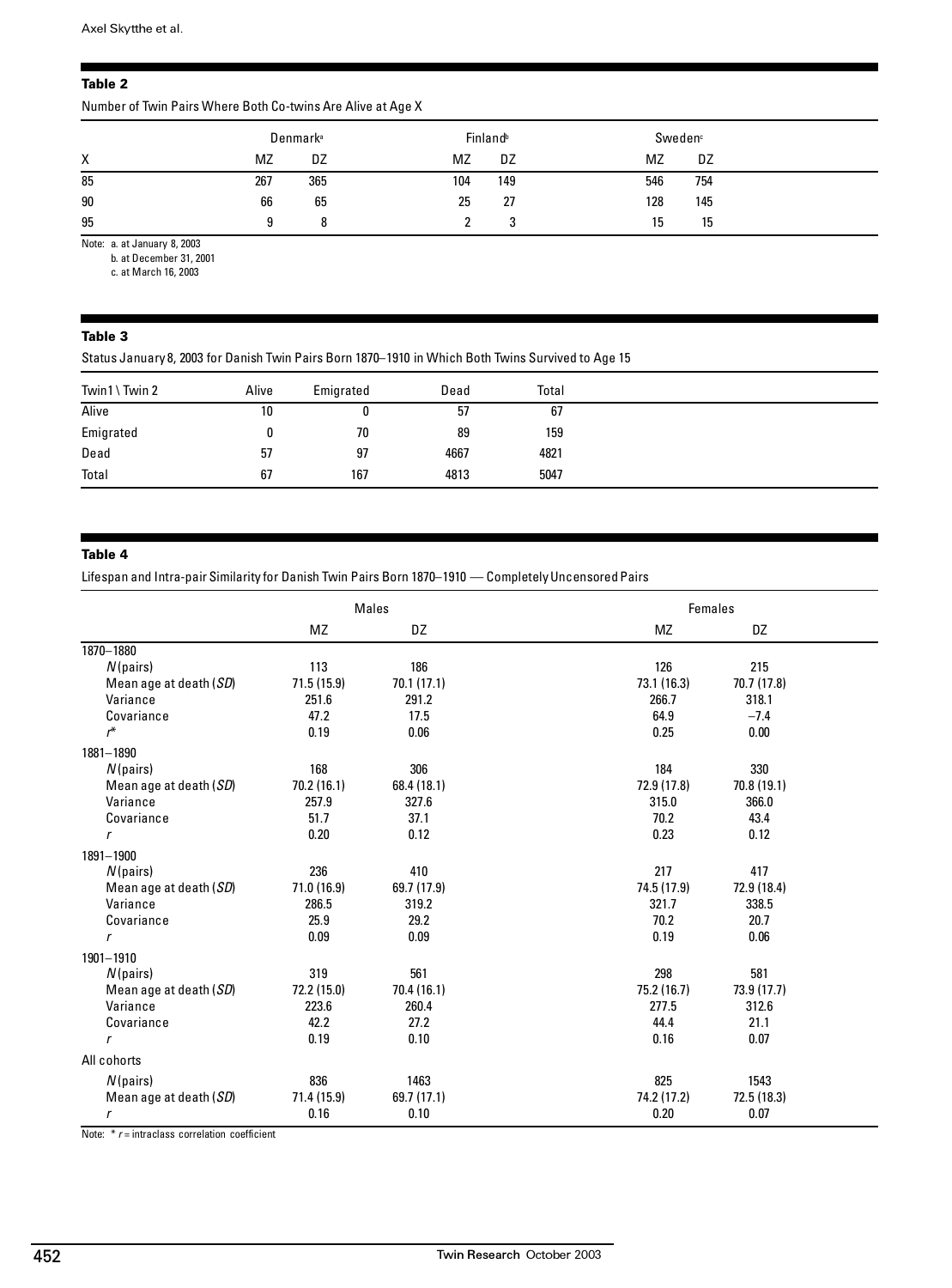Estimates of Correlation Coefficients for Danish Twin Pairs Born 1870–1910 — Including Censored Pairs, Adjusted for Birth Cohort

|         | $r_{MZ}$                   | $r_{\rm nz}$               |  |
|---------|----------------------------|----------------------------|--|
| Males   | 0.195<br>$(0.124 - 0.264)$ | 0.086<br>$(0.038 - 0.134)$ |  |
| Females | 0.233<br>$(0.166 - 0.297)$ | 0.075<br>$(0.028 - 0.122)$ |  |

are still alive (at January 8, 2003) or have emigrated from Denmark. In this case the register contains the age of the last observation of the living twin (i.e., the age on January 8, 2003, or the age at emigration).

An approach to the censoring problem, which is often applied when the number of censored observation is not too large, is to restrict the analysis to twin pairs where both individuals are deceased, as it was done for the descriptive analysis of the Danish twin survival data presented in this paper. However, this approach may lead to overestimated mortality rate and biased estimates of the correlation coefficients. Moreover, as younger twin cohorts contain more living individuals than the older ones, the censoring problem will become increasingly important if analysis of survival data from the younger twin cohorts has to be considered.

One approach to the analysis of censored bivariate sur vival data is based on parametric survival models (Hougaard, 2000). In this case the parameter estimation may be implemented using the Maximum Likelihood Estimation (MLE) procedure. If the goal of the analysis is the estimation of the correlation coefficient between the lifespan of the twins, it is convenient to apply a parametric survival model, which includes the correlation coefficient as one of the parameters (e.g., the bivariate normal distribution). In this case the likelihood function is constructed using the bivariate normal probability density function for the uncensored observations, the bivariate normal survival function,  $S(t_1, t_2) = P(T_1 > t_1, T_2 > t_2)$ , for the completely censored observations and  $P(T_1 > t_1, T_2 = t_2) = -\partial S/\partial t_2$  for pairs with one censored and one deceased twin individual. Using this approach we estimated lifespan correlations using the complete dataset, which included all censored observations (with adjustment for birth cohort and assuming equal means and variances for MZ and DZ twins). The results are given in Table 5. There is only a small difference between the correlations estimated from the complete sample and those estimated from the completely uncensored pairs due to a relatively small degree of censoring. However, the normal distribution does not provide a satisfactory description of the human lifespan distribution, which is skewed. A better approach may be based on fitting bivariate frailty models to the data (Iachine et al., 1998) followed by the calculation of the predicted correlation coefficient. These models allow for more accurate modelling of the marginal lifespan distributions (e.g., Gompertz or gamma-Makeham mortality trajectories). We will

explore these approaches in future work on the heritability of lifespan.

# **Perspectives**

The combined twin population in GenomEUtwin will provide the basis for a wide range of longevity studies. Due to the long history of many of the participating twin registries, traditional epidemiological studies will be very powerful, especially when combined with existing population-based health registries found in many of the participating countries. The ability to combine the oldest cohorts in the Swedish, the Finnish, and the Danish registries will provide an opportunity to improve heritability analyses of life span. The combined samples will allow for various left-truncations, that is to say heritability conditioned by survival to, for example, age 50, age 70, age 80.

Ascertaining and drawing blood from the oldest dizygotic twin pairs in the Finnish, the Swedish, and the Danish registries will provide a valuable start for collecting a sample of extremely long-lived siblings which can be used in affected sib-pair analyses of extreme longevity. As seen in the description of the twin cohorts, a substantial proportion of these pairs have already provided blood for the registries, and high priority will be given to collect blood samples from the oldest pairs who still not have provided blood. The establishment of the Italian twin registry will add substantially to the longevity studies in GenomEUtwin as the population in Italy is 5–10 times larger than most of the Nordic countries. The Italian population aged 85+ com prises more than one million and the number of intact twin pairs in that age group is expected to be around 2–3000.

There is a growing interest in ascertaining extremely long-lived sib-pairs in order to identify genetic factors associated with longevity. A network of European scientists, several of whom are also members of GenomEUtwin, has submitted a EU proposal to ascertain extremely long-lived "ordinary" siblings in Europe in the project GEHA. Also the National Institute of Aging in the US has launched a program for various centers to collaborate in ascertaining extremely longlived relatives. The combined efforts of these initiatives will provide an excellent basis for identifying genetic variants of importance for longevity, and GenomEUtwin will be a valuable contribution to this research.

# References

- Boomsma, D. I., Vink, J. M., van Beijsterveldt, T. C. E. M., de Geus, E. J. C., Beem, A. L., Mulder, E. J. C. M., et al. (2002). Netherlands Twin Register: A focus on longitudinal research. *[Twin Research, 5,](http://www.ingentaselect.com/rpsv/cgi-bin/linker?ext=a&reqidx=/1369-0523^28^295L.401[aid=3481163])* 401–406*.*
- Finch, C. E., & Tanzi, R. E. (1997). Genetics of aging. *[Science,](http://www.ingentaselect.com/rpsv/cgi-bin/linker?ext=a&reqidx=/0036-8075^28^29278L.407[aid=526959]) 278,* [407–411.](http://www.ingentaselect.com/rpsv/cgi-bin/linker?ext=a&reqidx=/0036-8075^28^29278L.407[aid=526959])
- Gerdes, L. U., Jeune, B., Andersen-Ranberg, K., Nybo, H., & Vaupel, J. W. (2000). Estimation of apolipoprotein E genotype-specific relative mortality risks from the distribution of genotypes in centenarians and middle-aged men: Apolipoprotein E gene is a "frailty gene", not a "longevity gene". *[Genetic Epidemiology, 19,](http://www.ingentaselect.com/rpsv/cgi-bin/linker?ext=a&reqidx=/0741-0395^28^2919L.202[aid=5338719])* 202–210.
- Gudmundsson, H., Gudbjartsson, D. F., Frigge, M., Gulcher, J. R., & Stefansson, K. (2000). Inheritance of human longevity in Iceland. *[European Journal of Human Genetics, 8,](http://www.ingentaselect.com/rpsv/cgi-bin/linker?ext=a&reqidx=/1018-4813^28^298L.743[aid=5338720])* 743–749.